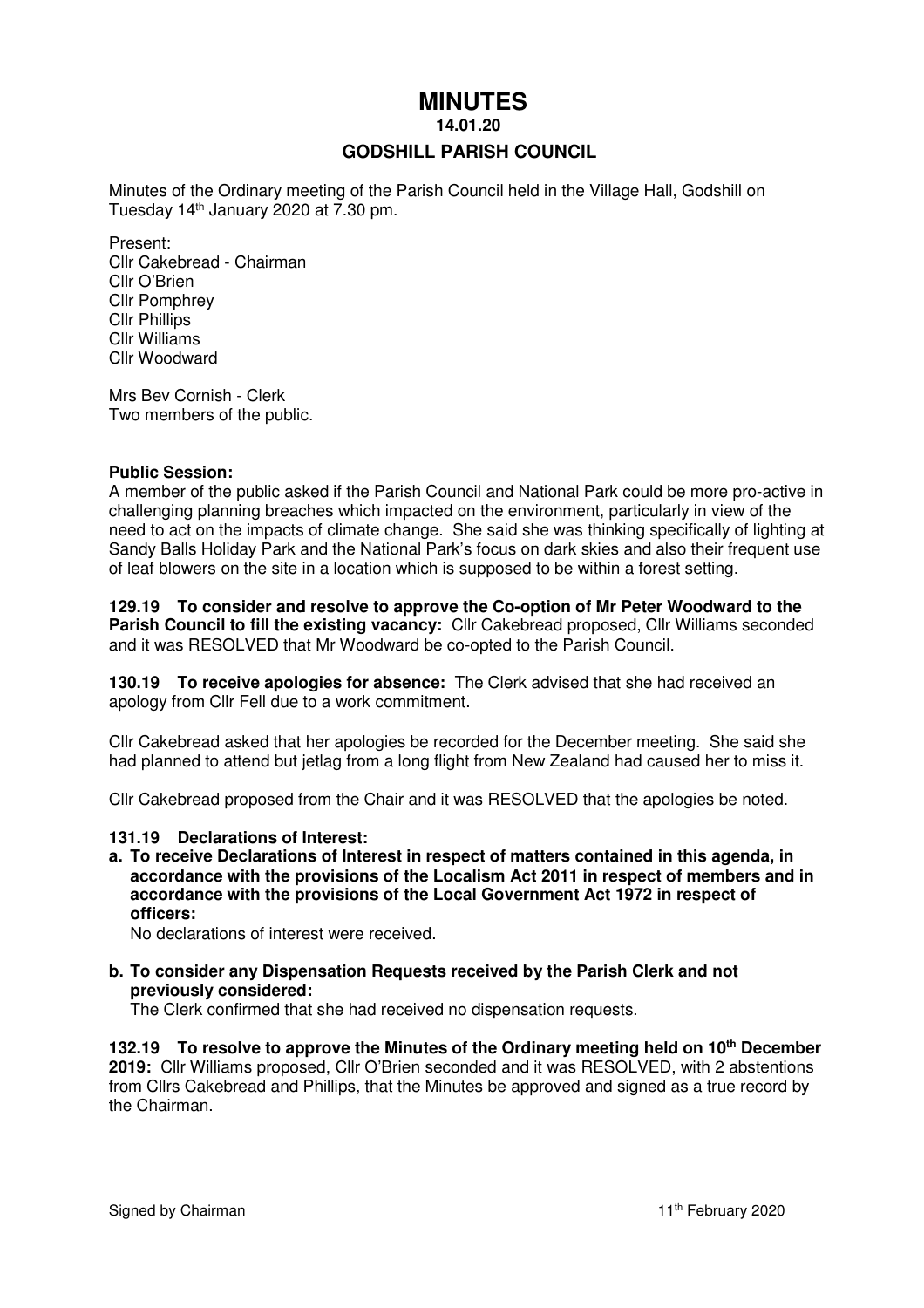Godshill Parish Council 14.01.20

**133.19 To resolve to refer any business raised by the public in public discussion, and any other matters or items of information from councillors, to a future meeting or to resolve to agree on any other action:** Following a discussion, Cllr Cakebread proposed, Cllr O'Brien seconded and it was RESOLVED that Mr David Williams, Head of Enforcement at the New Forest National Park Authority, be invited to a future meeting.

# **134.19 To resolve to note Clerk's Report providing information on recent issues and**

**work completed:** Cllr Cakebread proposed from the Chair and it was RESOLVED that the Clerk's report be noted as follows:

81.19 Defibrillator Training: The Clerk has received the suggested date of Friday 21<sup>st</sup> February for defibrillator training from Ben Murley.

**108.19 Speed Indicator Devices:** The devices are currently being set up and 3 further batteries are being sent as they were not delivered with the order.

## **135.19 Planning and Tree Work Applications:**

## **Application No. 19/00958**

**Pound Bottom Landfill Site, Forest Road, Redlynch – Application to vary conditions to revise restoration completion date and conditions 4,5,6,7,9,11 and 12:** Cllr Cakebread proposed from the Chair and it was RESOLVED that a response to this application be deferred to the next meeting. The Clerk was also asked to contact neighbouring parishes to gleen their views.

**136.19 To consider a response to New Forest District Council's Consultation on the Proposed Main Modifications to the New Forest District (Outside the National Park) Local Plan 2016-2036 Part 1 Planning Strategy:** Cllr Williams proposed, Cllr Pomphrey seconded and it was RESOLVED that the response be delegated to Cllr Cakebread and the Clerk.

**137.19 To consider a response to the New Forest National Park's Consultation on the draft Revised Habitat Mitigation Scheme Supplementary Planning Document (SPD):** Cllr Williams proposed, Cllr Pomphrey seconded and it was RESOLVED that the response be delegated to Cllr Cakebread and the Clerk.

**138.19 To consider a response to Dorset Council's Consultation on the refresh of the Dorset Heathland Framework Supplementary Planning Document to run from 2020 to 2025:** Cllr O'Brien proposed, Cllr Phillips seconded and it was RESOLVED that the response be delegated to Cllr Cakebread and the Clerk.

**139.19 To resolve to agree on any work for the Lengthsman when he visits the parish on 20th January:** Following a brief discussion, Cllr Cakebread proposed from the Chair and it was RESOLVED that work should be carried out to shape the hedge on either side of the entrance to the Village Hall, a new handle should be added to the gate by the cattlegrid to provide easier access for wheelchair users and the undergrowth be cutback along the footpath from the cattlegrid when walking west along the north side of Southampton Road.

## **140.19 To resolve to approve the following payments:**

£4,374.40 - ElanCity - For 2 speed indicator devices and accompanying equipment

Cllr Cakebread proposed, Cllr Pomphrey seconded and it was RESOLVED that the payments be approved.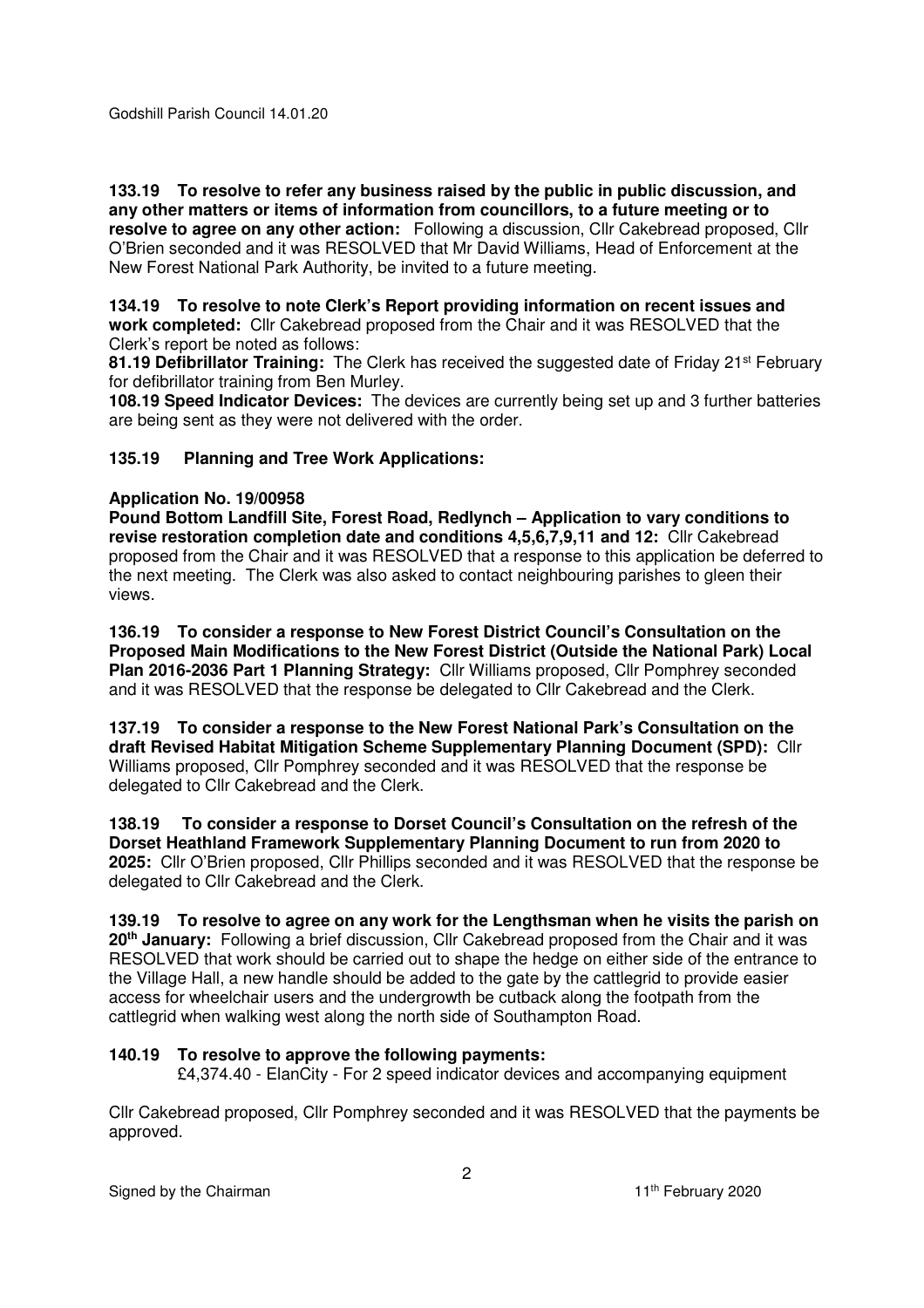Godshill Parish Council 14.01.20

## **141.19 Finance and Policy:**

#### **a. To resolve to approve the sum of £5,552.41 as the Accounts for payment for January.**

|                                                 | £       | Cheque No. |
|-------------------------------------------------|---------|------------|
| ElanCity                                        | 4374.40 | 100645     |
| Fordingbridge & District Day Centre             | 100.00  | 100646     |
| Rae Straton Lunch Club                          | 100.00  | 100647     |
| New Forest Disability Information Service       | 100.00  | 100648     |
| Hampshire and Isle of Wight Air Ambulance       | 150.00  | 100649     |
| <b>Fordingbridge Community First Responders</b> | 150.00  | 100650     |
| B Cornish - January salary                      | 330.21  | 100651     |
| HM Revenue & Customs - PAYE                     | 247.80  | 100652     |

Cllr Cakebread proposed, Cllr Pomphrey seconded and it was RESOLVED that the accounts for payment be approved.

## **b. To resolve to approve the Bank balances - Cheque and Reserve Accounts:**

#### **Balances to be Approved and Noted as at 14.01.20**

Current Account: £7,289.51 Deposit Account: £581.12

Cllr Cakebread proposed, Cllr Woodward seconded and it was RESOLVED that the balances be approved.

**142.19 To resolve to note the Correspondence received:** Cllr Cakebread proposed from the Chair and it was RESOLVED that the following items of correspondence be noted:

1. NFNPA

- An email advising that an appeal has been lodged at the Planning Inspectorate for planning Application 19/00496 Land at Rear of Homestead Cottage.

- Email from David Illsley advising that there will be a meeting of the Western Escarpment Steering Group on Thursday 16<sup>th</sup> January at Hyde War Memorial Hall at 7.30 pm.

- 2. Local Government Boundary Commission A poster advising of the New Forest District Council Electoral Review asking about ward boundaries.
- 3. Wiltshire Council A letter inviting comments on the Salisbury Central Area Framework. The Salisbury Central Area Framework, its supporting documents, exhibition display boards and response survey will be published on Thursday 16th January 2020 on the Wiltshire Council website at: www.wiltshire.gov.uk/salisbury-future . Comments are invited between 9am Thursday 16th January and 5pm Friday 28th February 2020.

## **143.19 Any Other Business:**

**Fencing around the Southampton Road Cattlegrid:** The Clerk was asked to chase up the reinstatement of the fencing following its demolition by a car in mid-November 2019.

144.19 **Next meeting:** Cllr Cakebread confirmed the date of the next meeting as Tuesday 11<sup>th</sup> February 2020.

With no other business, the meeting closed at 8.30 pm.